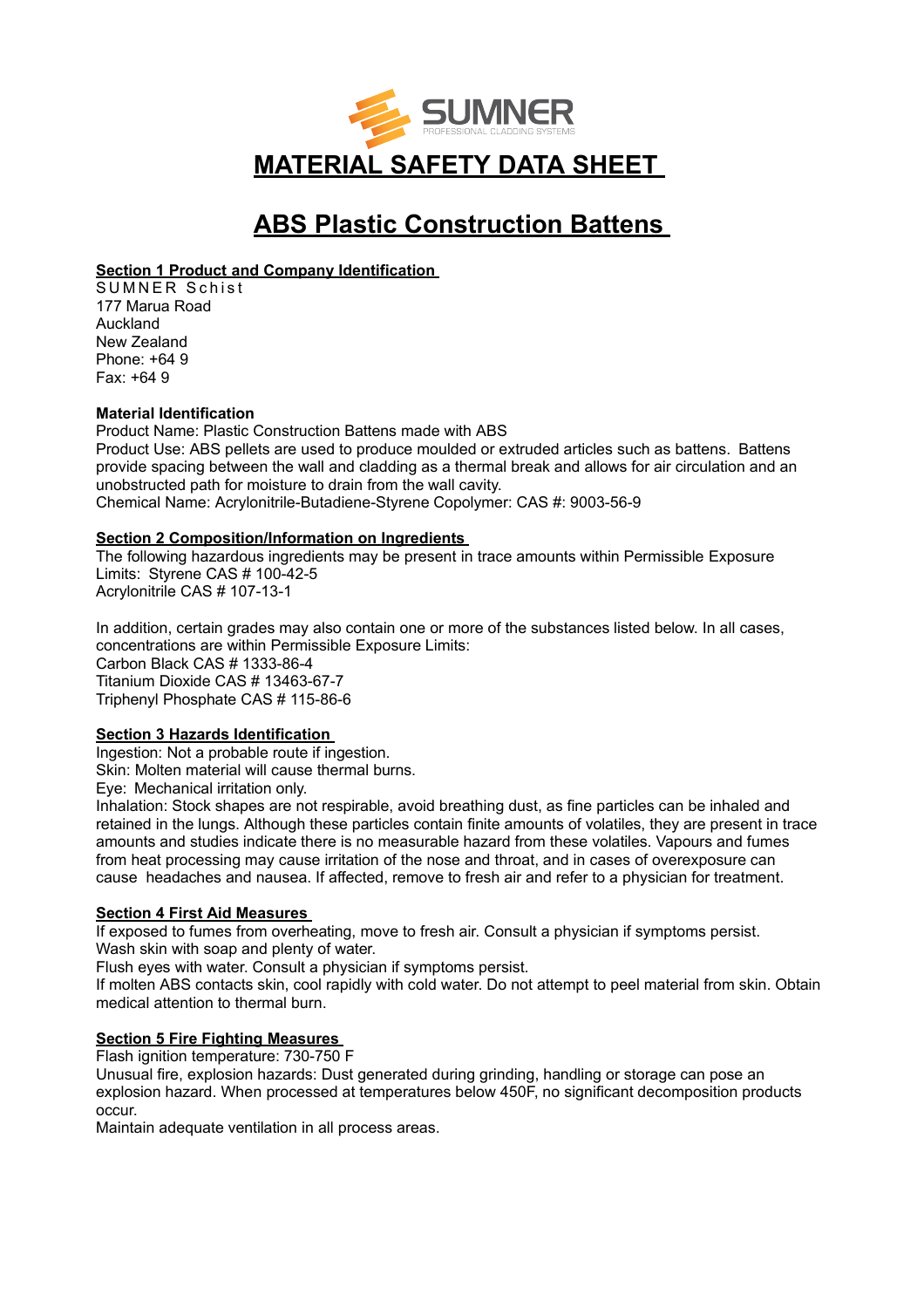

Hazardous combustion products: When burned, ABS produces heat and high levels of dense, black smoke containing carbon monoxide and hydrogen cyanide.

Special fire fighting instructions:

ABS has high fuel content, and fires require strenuous efforts to extinguish.

Fire fighters should wear protective clothing and a pressure-demand breathing apparatus, which should be thoroughly cleaned after use.

Extinguishing media: Water spray, CO2 or Class A foam agent.

#### **Section 6 Accidental Release Measures**

Spill or release: Spilled pellets or scrap should be removed from floor areas immediately to provide stable footing.

#### **Section 7 Handling and Storage**

Avoid breathing dust and fumes.

#### **Section 8 Exposure Controls/Personal Protection**

Eye: Safety glasses are recommended to prevent particulate matter from entering eyes while grinding or machining.

Skin: Protective gloves are required when handling hot polymer. Also, long sleeve cotton shirt and long pants if handling molten polymer.

Ventilation: Local exhaust at processing equipment to assure that particulate levels are kept at recommended levels.

Respirator: None under normal processing if ventilation is adequate.

#### **Section 9 Physical and Chemical Properties**

Appearance: Stock shape may be rod, sheet or tube form. Odour: Essentially odourless. Melting point: Solubility in water: Insoluble Volatile content %: Specific gravity: >1

## **Section 10 Stability and Reactivity**

Stability at room temperature: Stable. Materials to avoid: Conditions to avoid:

#### **Section 11 Toxicological Information**

Chronic toxicity: ABS product shapes are harmless. Medical conditions prone to aggravation by exposure: No data is available which addresses medical conditions that are generally recognized as being aggravated by exposure to this product. Carcinogenicity:

#### **Section 12 Ecological Information**

Aquatic toxicity: Toxicity is expected to be low based on insolubility of polymer in water.

#### **Section 13 Disposal Considerations**

Spill or release: Clean up by vacuuming or wet sweeping to minimize dust exposure. Waste disposal: Recycling is strongly encouraged.

#### **Section 14 Transport Information**

Hazard class: NA Shipping name: NA